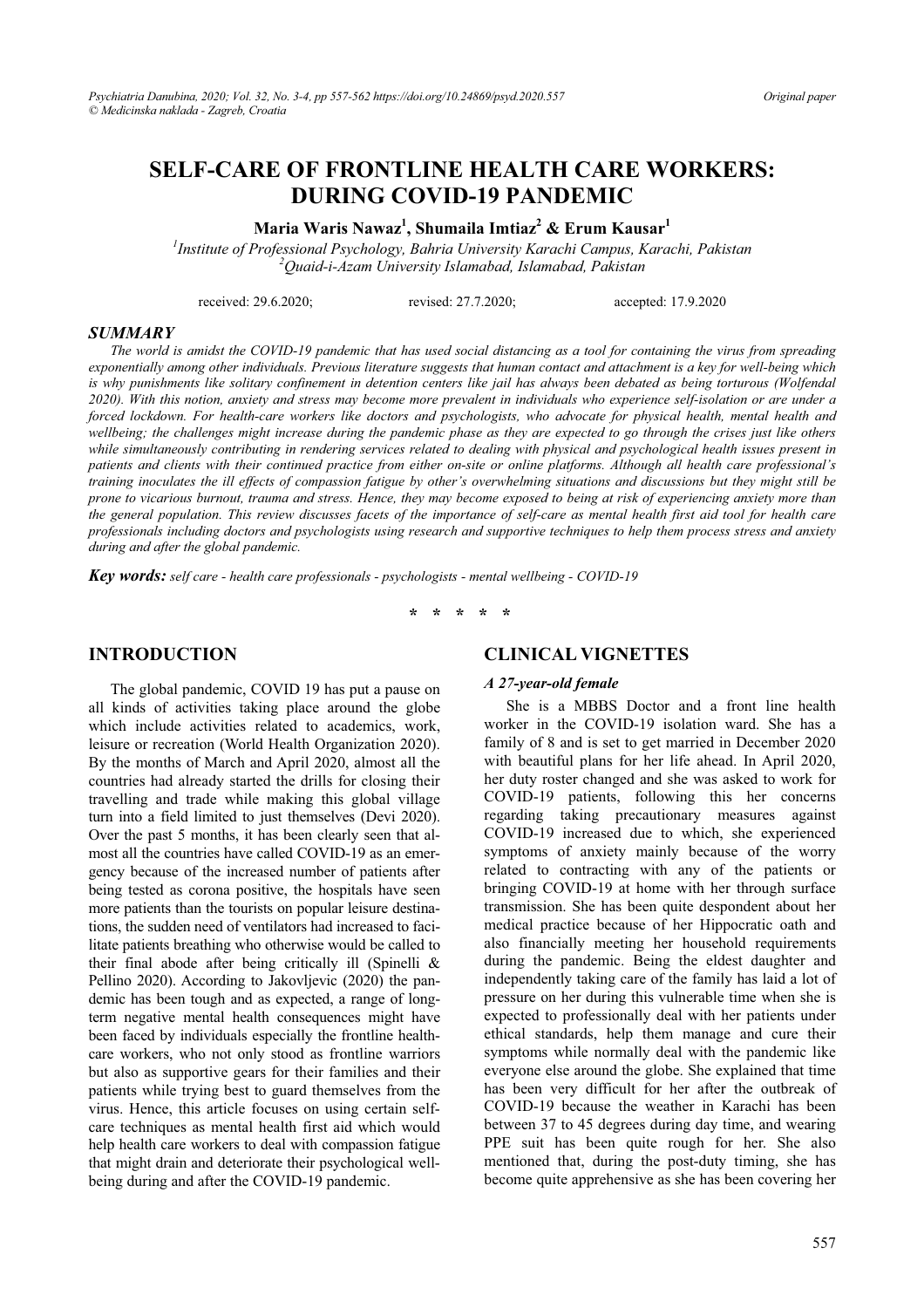face and frequently washes hands after coming home. Further, she explained that her anxiety symptoms and being paranoid about surface transmission has made her mind to overthink, consequently making her struggle in adopting healthy coping mechanisms.

### *A–28-year-old male*

He is a Dentist and has been working as a front-line Health Care Assistant (HCA) in the COVID-19 isolation ward at the Karachi Expo Center from over a month. He explained that before the outbreak of COVID-19, life was very different as all of his worries included taking out time for his family and friends, researching about the advances in his field or how to work towards his goals, which now he reckoned to be "too simple" as he further added that after the outburst of COVID-19, his basic worry includes survival, of not just himself but also of his family, especially when he has a mother who is diabetic and has to be cared for more than any other healthy individual. He believed that although death is inevitable and everyone has to face it someday so there is nothing to fear about it but, death as a result of COVID-19 entails bigger sacrifices, where the dead body is not handed over to the family for performing final rituals as per the Islamic norms which are mandatory for any Muslim or even having a blessed last sight of the deceased loved one. Under such circumstances, the family is left devastated, he recalled an incident and shared how a family had broken a riot in a private hospital in Karachi when the hospital authorities had refused to give the dead body of a COVID-19 positive patient to the family. His experience of serving at an isolation ward had taught him the importance of one breath which separates life from death altogether. For his coping, he mentioned that during his 8 hour shift at the ward he looks forward to treating and managing the patients which in return pray for him and this serves as the main motivating factor for him, with this he also has recurring thoughts related to taking precautions and restlessness from enclosing himself within the sealed PPE outfit. This causes him to experience some discomfort during the time when he is with the patients, or on his way to home and even right before sleeping to wake up for another day in order to go back to the patients, but he mentioned that spirituality and the feeling of being appreciated has made him to continue to do what he has been doing and he hopes that the world comes out of this situation sooner and stronger.

### *A–36-year-old female*

She is a Clinical Psychologist PhD. and has been working as a mental health practitioner for the COVID-19 patients and their families in a private hospital in Karachi, Pakistan, where she has also been giving telepsychotherapy to COVID-19 patients. She explained that she was tested twice for COVID-19 by the hospital management but luckily her tests came out to be negative. For her, the whole testing experience was quite painful as she faced nose bleeding after the nasal

swab was removed from her nose which had caused a lot of anxiety to her. She further mentioned that, "Psychologists are expected to be objective while not letting their emotions get in their way of work but at the end they are humans too, and such unloading of emotional insecurities and fears of others especially during a pandemic can have detrimental effects on their own well-being". For her, life has been about spreading positivity amidst the outbreak of COVID-19, which had sometimes become very difficult for her because she has been counseling families for issues related to grief, especially those families who have been struggling with getting closure for the death of their loved ones because they did not think that after getting admitted to the hospital, a healthy individual with some mild breathing difficulties would later require a ventilator to breathe and eventually die and they would never see their loved one again to bid good bye. She explained how this uncertainty causes trauma and may create a void in them for the rest of their lives. Furthermore, she added that being a witness to all this, she has been dealing with compassion fatigue, burnout and anxiety every day for which, peer supervision has helped her cope with all the overwhelming thoughts and feelings that are generated during the current pandemic situation.

## **Experiencing Challenges**

The above mentioned psychologist and doctors are not unique at dealing with anxiety as a result of COVID-19, although they are expected to have better coping mechanisms than the rest of the population but even with that, they might be experiencing bereavement or adjustment disorder, depressed mood and mixed anxiety or even vulnerabilities related to sleep and panic with acute stress disorder. Hence, this article discusses quick remedies for health care professionals in order to help them swiftly navigate through the COVID-19 pandemic so that they perform their duties at optimal levels. Also, challenge can be experienced when individuals use blaming as an escape from the ongoing anxiety rather than thinking and identifying with it, for many it may work well but for many it may create feelings of helplessness and loss of self-control as Active or passive blaming tends to be an inherent feature that human beings possess that helps them shift responsibilities onto other in trying to reduce their own overwhelming feelings (Jakovljevic et al. 2020).

### **Dealing with uncertainty**

According to another research, suspicion and doubt are present everywhere (Jakovljevic et al. 2019). And since the time when COVID-19 had led people to stay indoors, the people who have been going out of their homes have been under the influence of absolute suspicion and distrust, which means that if in the household or at work someone is tested positive for COVID-19 then it might not just make everyone feel frustrated by to the news but also get angry at the ones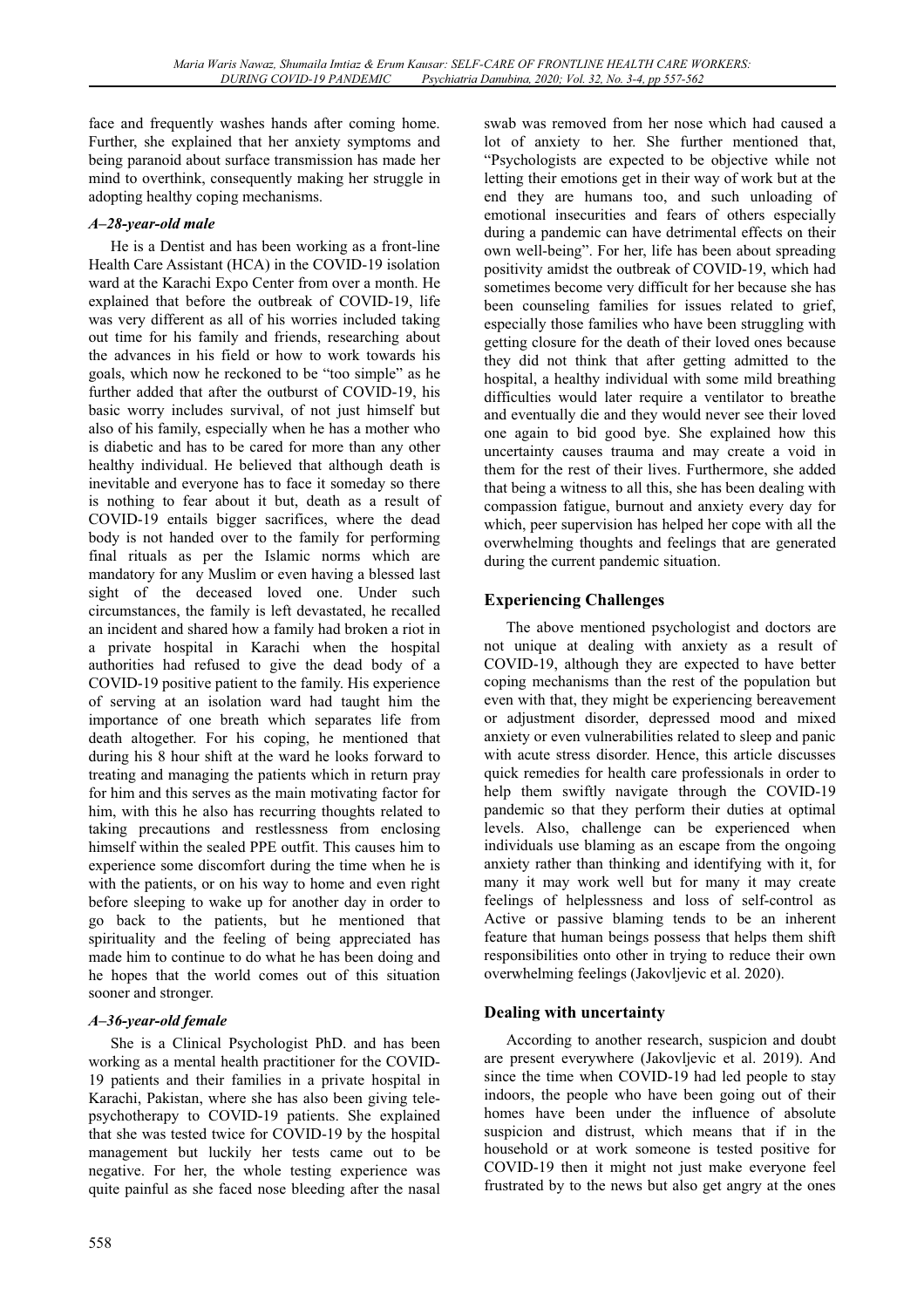who have direct contact with the outer world. This suggests that blaming and facing uncertainty to COVID-19 situation needs to be given profound attention because once this is sorted only then the care for the patient who has tested positive can be carried out (Jakovljevic et al. 2020).

## **COMPASSION FATIGUE OF HEALTH WORKERS**

The combination of burnout, trauma, and frustration which comes through a feeling of hopelessness in the daily life of health care workers is called compassion fatigue. Literature suggests that setting boundaries and limits with patient can reduce compassion fatigue (Razai 2020). The current situation of COVID-19 has evoked anxiety and stress among health workers. In particular, health workers may suffer from severe emotional distress which leads to the development of compassionate fatigue (Alharbi et al. 2020). The lack of balance between compassion and work quality of life, as well as the feeling of hopelessness can be described as compassion fatigue (Sullivan et al. 2019). The pandemic has led the rest of the world not only to high viral infection mortality, but also effecting mental health of people (Xiao 2020). In Pakistan, the number of coronavirus cases has been increasing day by day which put health workers under constant physical and mental pressure. The severity of cases and inadequate facility to provide health care has caused anxiety and stress among health workers (Rana et al. 2020). Previous literature suggests that the prevalence rate of anxiety among health workers is 23.2% and for depression 22.8%. The study also showed that nurses and female doctors have been more vulnerable to affective symptoms in comparison to male doctors and staff (Pappa et al. 2020). Consequently, staff members have also been vulnerable in breaking bad news to the relatives of COVID-19 patients while causing moral injury and producing remorse in the staff members of hospitals which lead to compassion fatigue (Greenberg et al. 2020). Furthermore, previous literature also suggested that significant physical and emotional damage could be found in health workers which may decrease the compassion present in them for serving others, resulting in sleep disturbance, guilt and moral injury which could lead them to increased willingness of leaving the field or dissatisfaction (Kelly et al. 2015).

## **TECHNIQUES TO ENCOUNTER COMPASSION FATIGUE**

### **Mindfulness**

Mindfulness can be defined as paying close attention to the surroundings and being non-judgmental to experience different things. Studies have shown practicing mindfulness can recover a person from both physical and mental health conditions including anxiety, stress and depression. Mindfulness-based therapy (MBT) comprises of mindfulness techniques which foster the understanding of non-judgmental actions. At present, it could be particularly helpful for people having physical and psychological conditions, for which it is necessary for them to alleviate stress (Carlson 2012). Mindfulness techniques are helpful for health workers, its endorsed well-being and self-care among them (Duarte & Pinto-Gouveia 2016). Mindfulness and meditation work as resilience by bringing life satisfaction among health workers. It also lays the foundation of self-compassion in them. Overall, it can be said that mindfulness may improve the quality of life in health workers. In addition, a large number of previous literature supported the positive effects of mindfulness training, minimally suggesting that during the everyday routine, only 10 minutes of mindful meditation while practicing pause may help individuals in reducing anxiety to a greater extent. Furthermore, mindful eating and mindful shower/bath can also help the health care workers to experience positive affect needed to relax their mind and body tension (Geller 2017).

### **Increase Interpersonal Skills**

Practicing communication skills in the medical profession is essential for effective communication and the development of a trustworthy relationship or rapport thus, it is healthy for both patient and doctor. Previous studies indicate that 15% of health workers encounter a difficult situation with patients (Jackson & Kroenke 1999). Also, communication with loved ones or friends is very important in quarantine time as it allows them to reassure their loved ones about health. Therefore, regular contact with family acts as a mode of practicing resilience which helps them fight with compassion fatigue (Manuell & Cukor 2011). Research also reveals that the training of effective communication skills does decrease job burnout among nurses as it helps them in dealing with emergency and secondary trauma conditions experienced when communicating with patients and their relatives. It also increases productivity and adaptability during overwhelming situations (Darban et al. 2017).

### **Guided imagery**

One of the relaxation techniques is guided imagery where imagining about soothing places and experiences may calm down anger or frustration. Guided imagery may help individuals to reinforce the positive force. Previous literature suggests that individuals practicing guided imagery may experience good sleep quality and reduced compassion fatigue (Kiley et al. 2018). Besides, 10 weeks of guided imagery study significantly increase self-efficacy and decreases depression and stress (Menzies et al. 2014). Since, stress and anxiety are highly prevalent among health workers so to reduce their stress and anxiety guided imagery can be very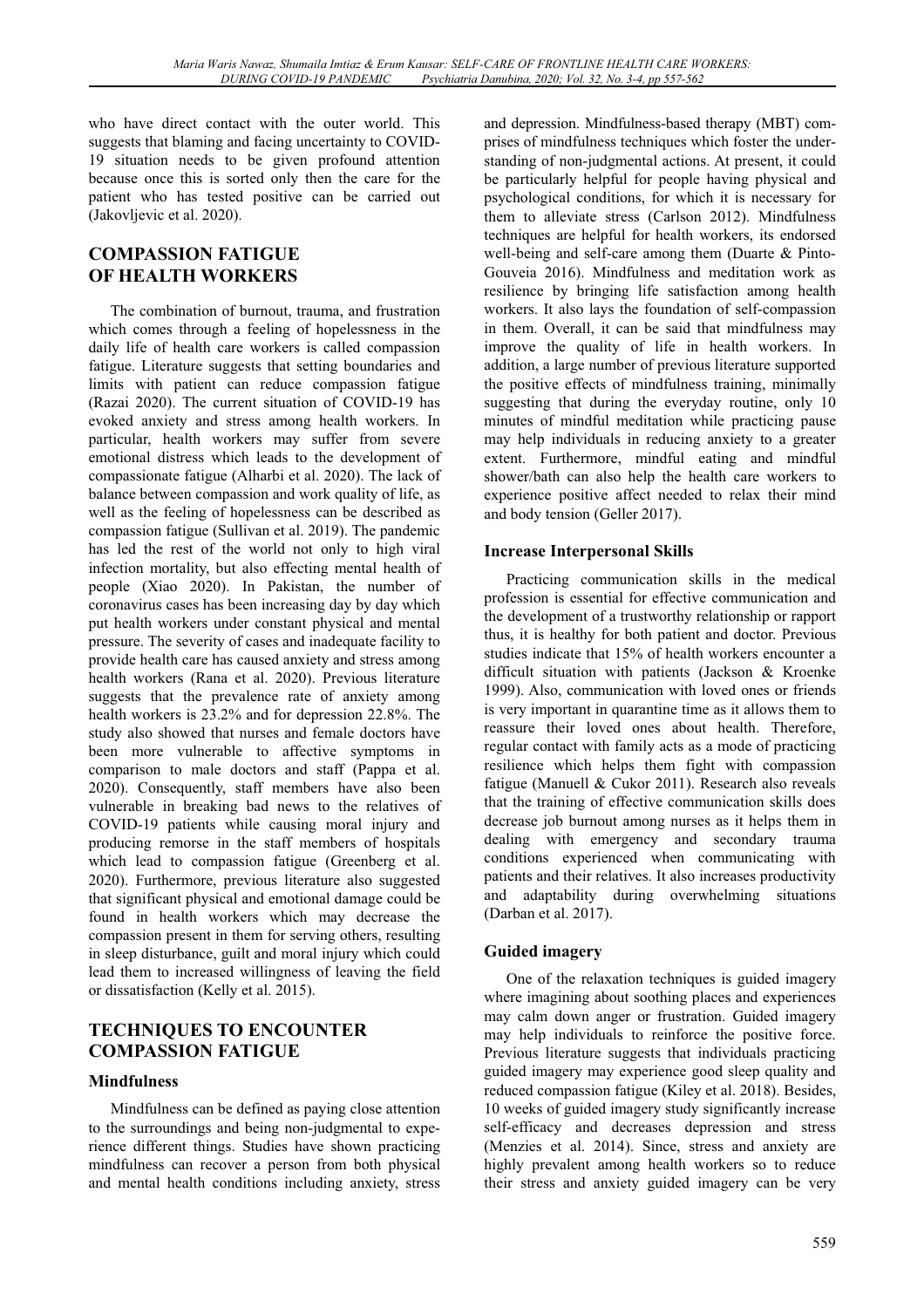effective. Not just this, but it also suffices enough to show effectiveness in many fields other than related to health. Consequently, it improves self-efficacy and quality-related burnout which helps to avoid compassion fatigue (Rao & Kemper 2017). Guided imagery focuses attention on visual, auditory, or other sensory images for therapeutic purposes. Clinical uses include safely reducing acute and chronic pain, reducing preoperative and pre-procedural anxiety, soothing pain, and anxiety in emergency settings (Iserson 2014).

## **Thought catching**

Burnout and frustration are not just terms but experiences that may cause serious cognitive errors in thinking. These cognitive errors can be detected using the Thoughtful thinking by self-monitoring and reflection when performing tasks when dealing with COVID patients or other patients during a pandemic (Norcross & Phillips 2020). Questioning about the surroundings would guide the individual to detect cognitive errors and may help them in problem-solving. This questioning might help them to find out the real interpretation of their thoughts, hence giving time to health workers to collect evidence which may make them think positively and may refute to negativity. Over thinking of recurring negative thoughts can also be blocked by self-recording and self-monitoring (Macklem 2010).

### **Self-care**

Self-care is defined as taking time for oneself to practice things that maintain health and wellbeing. In this time of the pandemic when people have uncertainty and fear for the future, it is worth to take out time for oneself and perform some of the self-care techniques that might be helpful in developing patience needed to understand the seriousness of COVID-19 (Walton et al. 2020). Additionally, self-care increases resilience and decreases frustration and secondary trauma among health workers. There are numerous self-care techniques like taking some time for personalized plans, having proper sleeping hours, massaging, and yoga for anxiety and stress. Practicing yoga with aromatherapy may also make an individual feel relaxed (Blackburn et al. 2020). Also, self-care works as a preventive measure for secondary trauma as it decreases the chances of stress turning into a chronic disorder. Another common practice for self-care is physical exercise where mental health practitioners state that it is an essential part of self-care in order to maintain wellbeing. With that, spirituality is a critical self-care practice as well, since it also brings calmness to an individual when restlessness disrupts their mood (Killian 2008).

### **Tele/Online- Mental Health Services**

Tele-mental health can be defined as the usage of online platforms and telephone services to deliver mental

health care. Brooks et al. (2020) suggested that having online or telephone services for staff and other administrative people working in the health sector will assure them for getting support. They also suggested that online instruction in terms of developing illness will mitigate the anxiety and fear of developing an illness. In another study, a team of mental health professionals was set up at the University of Macau to help the Social Work Office for providing emotional counseling to selfisolated individuals via hotline, chats, and video calls (Li et al. 2020). In many mental health conditions, such as anxiety and depression, the use of online Cognitive Behavior Therapy (CBT) has established itself to be efficient and effective just as the face-to-face CBT. Online CBT can mitigate the stress level and might be helpful in reducing compassion fatigue. The online psychological support given to people a few years back during SARS, was also through telephone lines and had maintained confidentiality of both the health workers and the patients carefully. Presently, mental health workers in Ontario established free online mental health services to health workers who worked with COVID-19 patients (Wu et al. 2020). Previous research has also suggested that having online support for mental health practitioners present under quarantine is effective as it may reduce their anxiety. It may also provide backup support to them to communicate their needs or also reach out to others for help during an emergency easily.

## **CONCLUSION**

The idea of being there for someone when they are in dire need serves as a sense of fulfillment, it is like going beyond self for others and in return feeling contentment but when the capacity of feeling warmth for others is fully utilized then it may create a conflicting inner self that may not only drain an individual's physical health but also deteriorate their psychological thinking space needed for their wellbeing. Also, religious coping has been one of the factors that encourage empathy by rationalizing the suffering (Jakovljevic et al. 2016), as a test sent by the God and people should not complain but remain patient and pass time, without realizing that this may lead to internalized emotions that may manifest themselves as anxiety when dealing with overwhelming situations (Jakovljevic 2017, 2018). Hence it is very important for health care workers to maintain balance between their needs and others' needs, which can be easily achieved by practicing techniques mentioned in this article as part of their daily routine.

### *Acknowledgements:* None.

*Conflict of interest:* None to declare.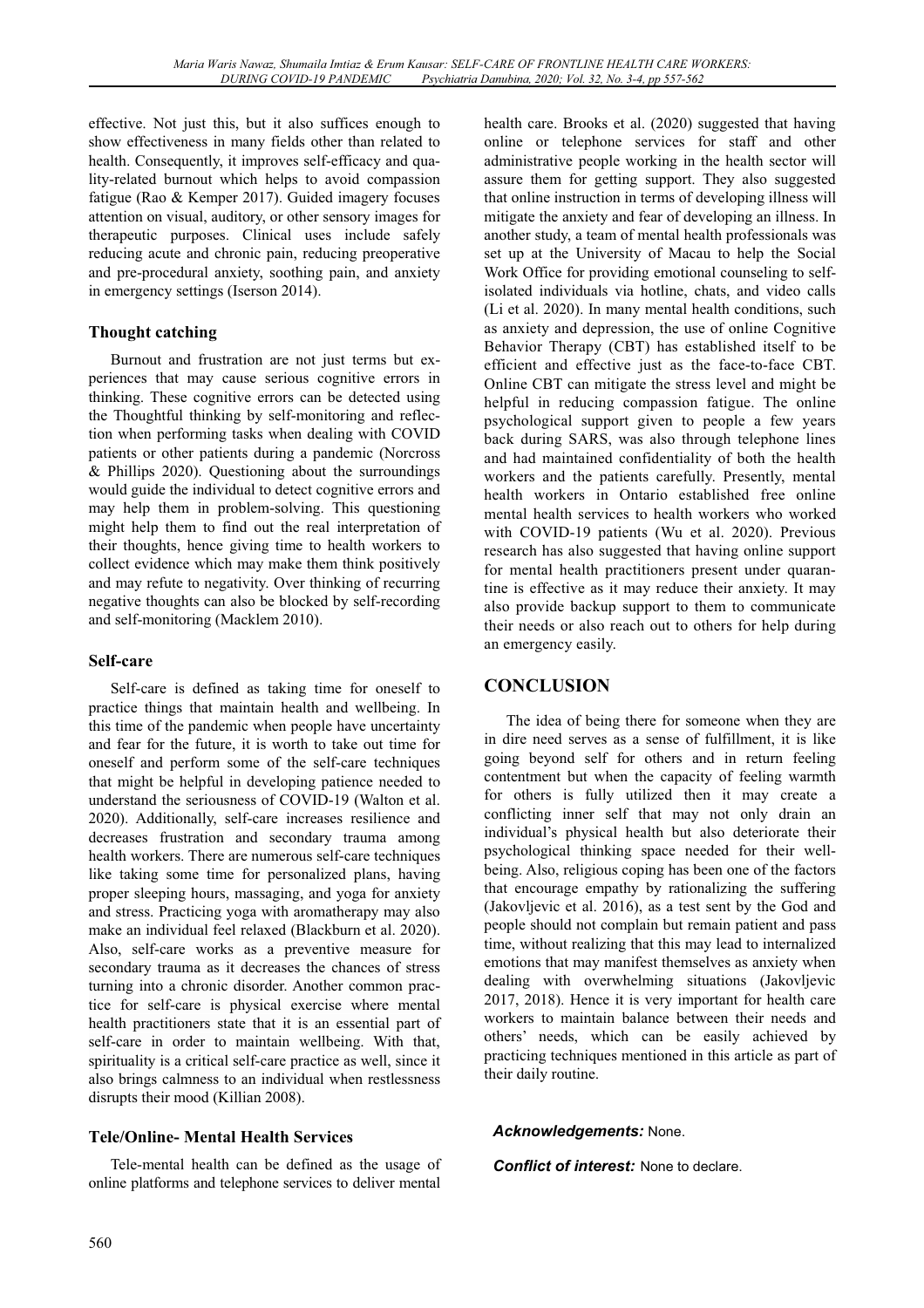#### *Contribution of individual authors:*

- Maria Waris Nawaz: main Idea, concept and design of the article, writing manuscript with continuous reviewing and approval of the final version.
- Shumaila Imtiaz: literature search and writing manuscript with continuous reviewing and approval of the final version.
- Erum Kausar: supervision and continuous reviewing and approval of the final version.

#### **References**

- *1. Alharbi J, Jackson D & Usher K: Personal characteristics, coping strategies and resilience impact on compassion fatigue in critical care nurses: A cross-sectional study. Nursing & Health Sciences 2020; 22:20-27*
- *2. Blackburn L, Thompson K, Frankenfield R, Harding A & Lindsey A: The THRIVE© Program: Building Oncology Nurse Resilience through Self-Care Strategies. In Oncology Nursing Forum 2020; 47:25-34*
- *3. Brooks SK, Webster RK, Smith LE, Woodland L, Wessely S, Greenberg N et al.: The psychological impact of quarantine and how to reduce it: rapid review of the evidence. The Lancet 2020; 395:912-920*
- *4. Carlson LE: Mindfulness-based interventions for physical conditions: a narrative review evaluating levels of evidence. International Scholarly Research Notices 2012; 1-21*
- *5. Darban F, Balouchi A, Narouipour A, Safarzaei E & Shahdadi H: Effect of communication skills training on the burnout of nurses: a cross-sectional study. Journal of Clinical and Diagnostic research 2016; 10:IC01–IC04*
- *6. Devi S: Travel restrictions hampering COVID-19 response. The Lancet 2020; 395:1331-1332*
- *7. Duarte J & Pinto-Gouveia J: Effectiveness of a mindfulness-based intervention on oncology nurses' burnout and compassion fatigue symptoms: A non-randomized study. International Journal of Nursing Studies 2016; 64:98- 107*
- *8. Geller SM: A practical guide to cultivating therapeutic presence. American Psychological Association, Washington DC, 2017*
- *9. Greenberg N, Docherty M, Gnanapragasam S & Wessely S: Managing mental health challenges faced by healthcare workers during covid-19 pandemic. The BMJ 2020; 368*
- *10. Iserson KV: An hypnotic suggestion: review of hypnosis for clinical emergency care. The Journal of Emergency Medicine 2014; 46:588-596*
- *11. Jackson JL & Kroenke K: Difficult patient encounters in the ambulatory clinic: clinical predictors and outcomes. Archives of Internal Medicine 1999; 159:1069-1075*
- *12. Jakovljevic M & Tomic Z: Global and public mental health promotion for empathic civilisation: The role of political psychocultures. Psychiatr Danub 2016; 28:323- 333. https://doi.org//10.24869/psyd.2016.323*
- *13. Jakovljevic M: Resilience, psychiatry and religion from public and global mental health perspective - Dialogue and Cooperation in the Search for Humanistic Self, Compassionate Society and Empathic Civilization. Psychiatr Danub 2017; 29:238-244. https://doi.org//10.24869/psyd.2017.238*
- *14. Jakovljevic M: Empathy, sense of coherence and resilience: Bridging personal, public and global mental health and conceptual synthesis. Psychiatr Danub 2018; 30:380-384. https://doi.org//10.24869/psyd.2018.380*
- *15. Jakovljevic M, Kurjak A, Jerkovic A, Hasanovic A & Nikic M: Spirituality, religiosity and nationalism from the perspective of public and global mental health. Psychiatr Danub 2019; 31:382-391. https://doi.org/10.24869/psyd.2019.382*
- *16. Jakovljevic M: COVID-19 crisis as a collective hero's journey to better public and global mental health. Psychiatr Danub 2020; 32:3-5. https://doi.org//10.24869/psyd.2020.3*
- *17. Jakovljevic M, Jakovljevic I, Bjedov S & Jaksic N: COVID-19 pandemia and public and global mental health from the perspective of global health security. Psychiatr Danub 2020; 32:6-14*
- *18. Jakovljevic M, Jakovljevic I, Bjedov S & Mustac F: Psychiatry for better world: Covid-19 and blame games people play from public and global metal health perspective. Psychiatr Danub 2020; 32:221-228. https://doi.org/10.24869/psyd.2020.221*
- *19. Kelly L, Runge J & Spencer C: Predictors of compassion fatigue and compassion satisfaction in acute care nurses. Journal of Nursing Scholarship 2015; 47:522–608*
- *20. Kiley KA, Sehgal AR, Neth S, Dolata J, Pike E, Spilsbury JC et al.: The effectiveness of guided imagery in treating compassion fatigue and anxiety of mental health workers. Social Work Research 2018; 42:33-43*
- *21. Killian KD: Helping till it hurts? A multimethod study of compassion fatigue, burnout, and self-care in clinicians working with trauma survivors. Traumatology 2008; 14:32-44*
- *22. Li W, Yang Y, Liu ZH, Zhao YJ, Zhang Q, Zhang L et al.: Progression of mental health services during the COVID-19 outbreak in China. International Journal of Biological Sciences 2020; 16:1732-1738*
- *23. Macklem GL: Evidence-based school mental health services: Affect education, emotion regulation training, and cognitive behavioral therapy. Springer Science & Business Media, Boston MA, 2010*
- *24. Manuell ME & Cukor J: Mother Nature versus human nature: Public compliance with evacuation and quarantine. Disasters 2011; 35:417-442*
- *25. Menzies V, Lyon DE, Elswick RK, McCain NL & Gray DP: Effects of guided imagery on bio behavioral factors in women with fibromyalgia. Journal of Behavioral Medicine 2014; 37:70-80*
- *26. Norcross JC & Phillips CM: Psychologist Self-Care During the Pandemic: Now More Than Ever. Journal of Health Service Psychology 2020; 46: 59-63*
- *27. Pappa S, Ntella V, Giannakas T, Giannakoulis VG, Papoutsi E & Katsaounou P: Prevalence of depression, anxiety, and insomnia among healthcare workers during the COVID-19 pandemic: A systematic review and metaanalysis. Brain, Behavior, and Immunity 2020; 88:901-907*
- *28. Rana W, Mukhtar S & Mukhtar S: Mental health of medical workers in Pakistan during the pandemic COVID-19 outbreak. Asian Journal of Psychiatry 2020; 51:102080.*
- *29. Rao N & Kemper KJ: The feasibility and effectiveness of online guided imagery training for health professionals. Journal of Evidence-based Complementary & Alternative Medicine 2017; 22:54-58*